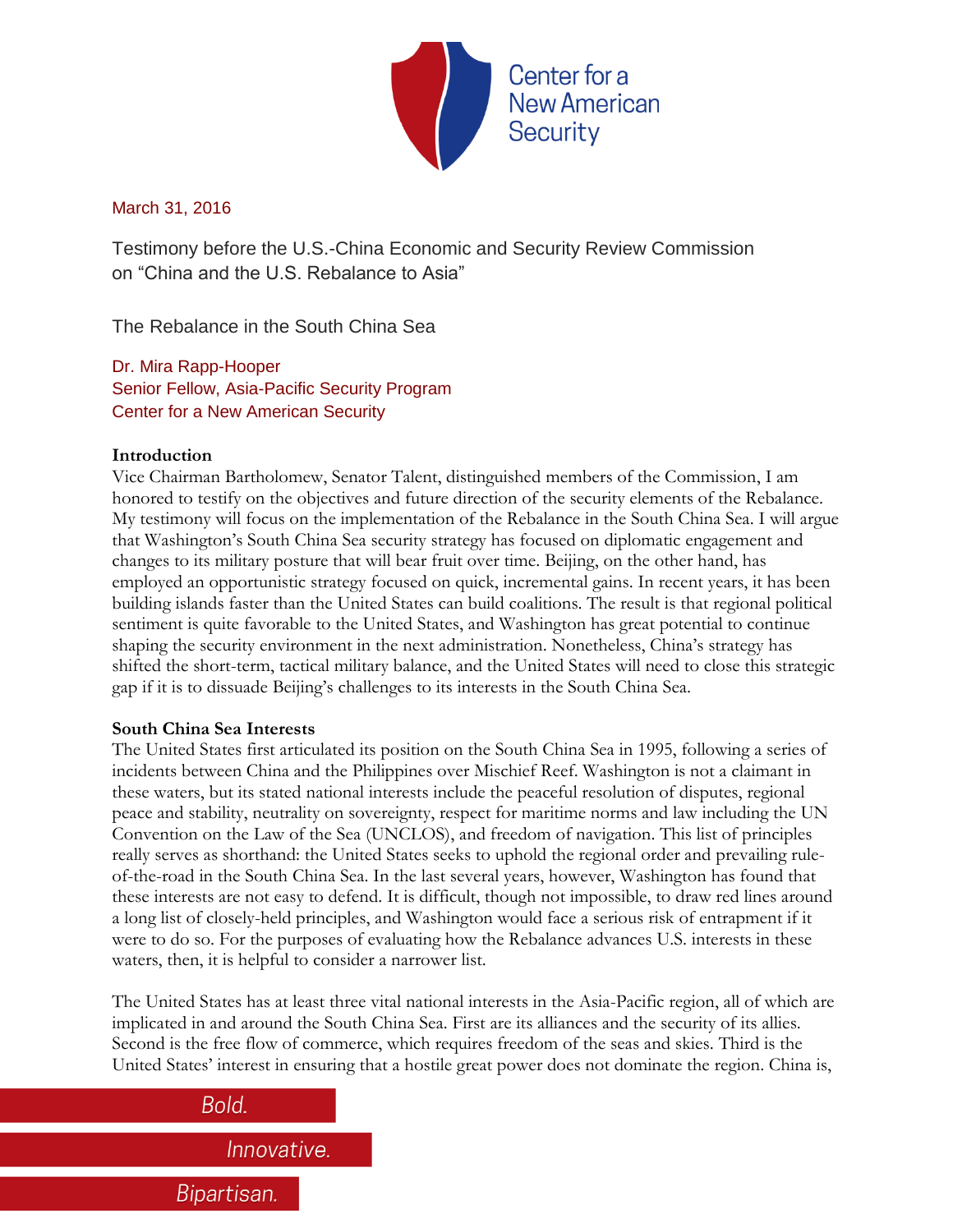of course, a competitor, but not a full-fledged adversary, and must be engaged through a combination of deterrence, reassurance, and assurance to allies. With its increasingly assertive strategy in and around the South China Sea, however, China is, to varying degrees, challenging all three of these interests.

The U.S.-Philippines alliance is one of Washington's longest standing treaty commitments in Asia, and many of China's activities are taking place near the Philippines' shores. In 2012, Beijing wrested control of Scarborough Shoal from Manila. As the Philippines describes in its current case before The Hague, China has consistently interfered with the Philippines' efforts to extract natural resources from its own waters and to resupply its South China Sea outposts. Most recently, some of China's artificial island building has taken place inside the Philippines' Exclusive Economic Zone (EEZ). Beijing's new runways, ports, and radar give it the capability to operate vessels and aircraft very close to the Philippines, and may use these to put pressure on its outposts, soldiers, and sailors.

China's artificial islands also appear to be placing in jeopardy freedom of navigation and freedom of overflight. Beijing has asserted spurious "military alert zones" around its artificial islands, and has begun to warn away aircraft and vessels that approach. Because many of these island bases are built atop formerly low-lying reefs, they are not legally entitled to territorial waters or airspace under UNCLOS. China has not clarified the nature of the water and airspace claims it is making from the artificial islands and insists that it has never interfered with freedom of navigation. It is true that commercial traffic has not been disrupted, but military traffic certainly has, and this raises concerns that Beijing is challenging freedom of the seas more broadly.

When it comes to the United States' interest in preventing the rise of a hostile hegemon in Asia, China's military buildup in the South China Sea assertiveness does not inspire confidence. Beijing's systematic and widespread changes to the territorial status quo contravene its 2002 Declaration on Conduct with ASEAN, and it has refused to participate in international legal arbitration of maritime disputes with the Philippines. While in Washington in September 2015, President Xi Jinping pledged not to militarize his island outposts, and then proceeded to do precisely that. Yet Beijing and Washington also cooperate on issues of great importance to both powers, from climate change to nuclear non-proliferation. China appears to have calculated that it can challenge the regional security order close to its shores, while still upholding and exercising leadership in global organizations and regimes. To reinforce its own vital regional interests, then, the United States will need to calibrate its security strategy to push back against China's assertiveness where necessary, while simultaneously working with Beijing in other areas. In the previous four years, the security elements of the Rebalance have given Washington some of the tools it needs to do just that.

#### **The Security Rebalance in the South China Sea**

The security component of the Rebalance contains several related lines of effort that have evolved over time. These include diplomatic initiatives to deepen existing alliances and build new partnerships and to strengthen U.S. involvement in regional institutions. They also include Washington's steps to augment its military posture and that of its allies through new base access agreements, the deployment of new military assets, and partner capacity building initiatives.

*Diplomatic Initiatives in the South China Sea*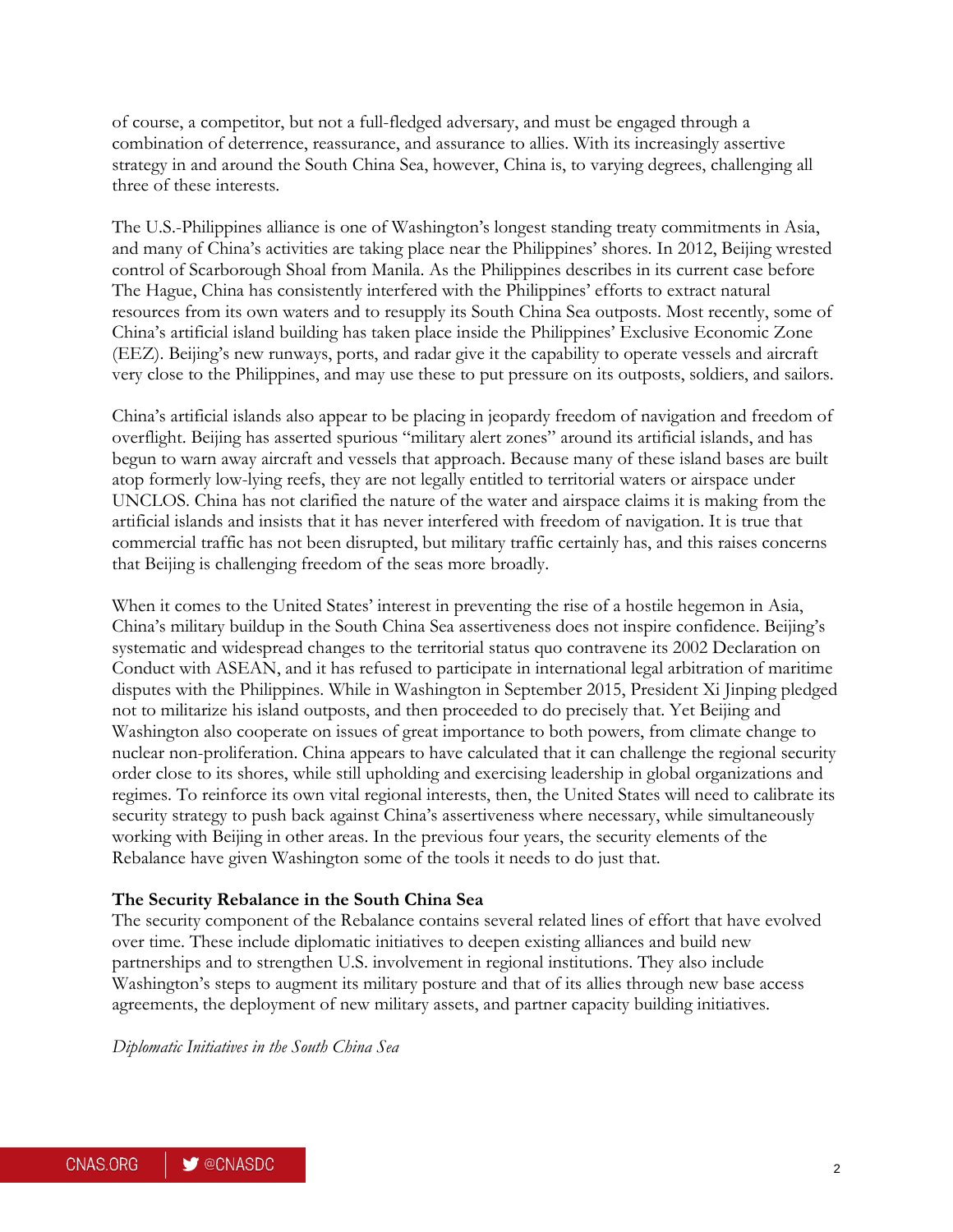Washington's diplomatic lines of effort have aimed to build a coalition of support for its South China Sea policies. The U.S. approach recognizes that most states around the South China Sea have complex relationships with China, and that any strategy that alienates them cannot ultimately achieve its ends. Washington's gambit, then, has been a robust effort to harness the power of regional balancing against China's South China Sea assertiveness.

The United States' use of international institutions in South China Sea strategy preceded the Pivot itself. At the 2010 ASEAN Regional Forum, then-Secretary of State Hillary Clinton repudiated Beijing's mounting maritime assertiveness. In the years that have followed, the United States has invested copious diplomatic energy in its relationship with ASEAN through the Rebalance. It has signed the Treaty of Amity and Cooperation, set up the first U.S. mission to ASEAN in Jakarta, sent its first resident Ambassador to ASEAN, and became an active participant in ASEAN institutions, including the ASEAN Defense Ministerial Meetings. This has allowed Washington to work closely with members on regional security issues, including the South China Sea. Through the Rebalance, the United States has also invested in its bilateral ties with other South China Sea claimants, forging Comprehensive Partnerships with Malaysia, Indonesia, and Vietnam and overhauling its alliance with the Philippines.

Washington has also been deeply engaged on South China Sea dispute management. Top U.S. officials have worked with all claimants over several years to encourage them to sign on to agreements to halt land reclamation and militarization so that they may eventually move towards a long-sought Code of Conduct. A binding agreement does not appear to be close at hand, but U.S. investments have helped to convince regional states of Washington's abiding commitment to South China Sea security.

This diplomatic approach has produced real payoffs that would have been hard to imagine several years ago. Until very recently, ASEAN would have been loath to risk alienating China, but in recent statements it has expressed grave concern about China's island building and the fact that it jeopardizes freedom of navigation and freedom of overflight in the region. And despite the fact that many of its member nations retain close economic and even political ties to Beijing, South China Sea claimant states have begun to stand up to China individually, decrying its flight tests of new runways and deployments of weapons systems. Southeast Asian countries are closer than ever to Washington, eager for more security collaboration, and are increasingly wary of Beijing's longer-term intentions.

#### *Defense Initiatives in the South China Sea*

Washington's strategy has not been limited to the diplomatic realm: closer political ties have allowed the United States to strengthen its military posture around the South China Sea through basing agreements, the deployment of new assets, and partner capacity building efforts.

First, the United States has concluded several new rotational base access agreements that augment its South China Sea force posture. The U.S.-Australia Force Posture Agreement has established the rotational presence of U.S. Marines in Darwin and in Northern Australia. Washington and Canberra continue to discuss follow-on access agreements. Singapore has agreed to host four Littoral Combat Ships and a P-8 surveillance aircraft. In a recent success, the Philippines Supreme Court approved the 2014 Enhanced Defense Cooperation Agreement (EDCA). Manila has already announced that it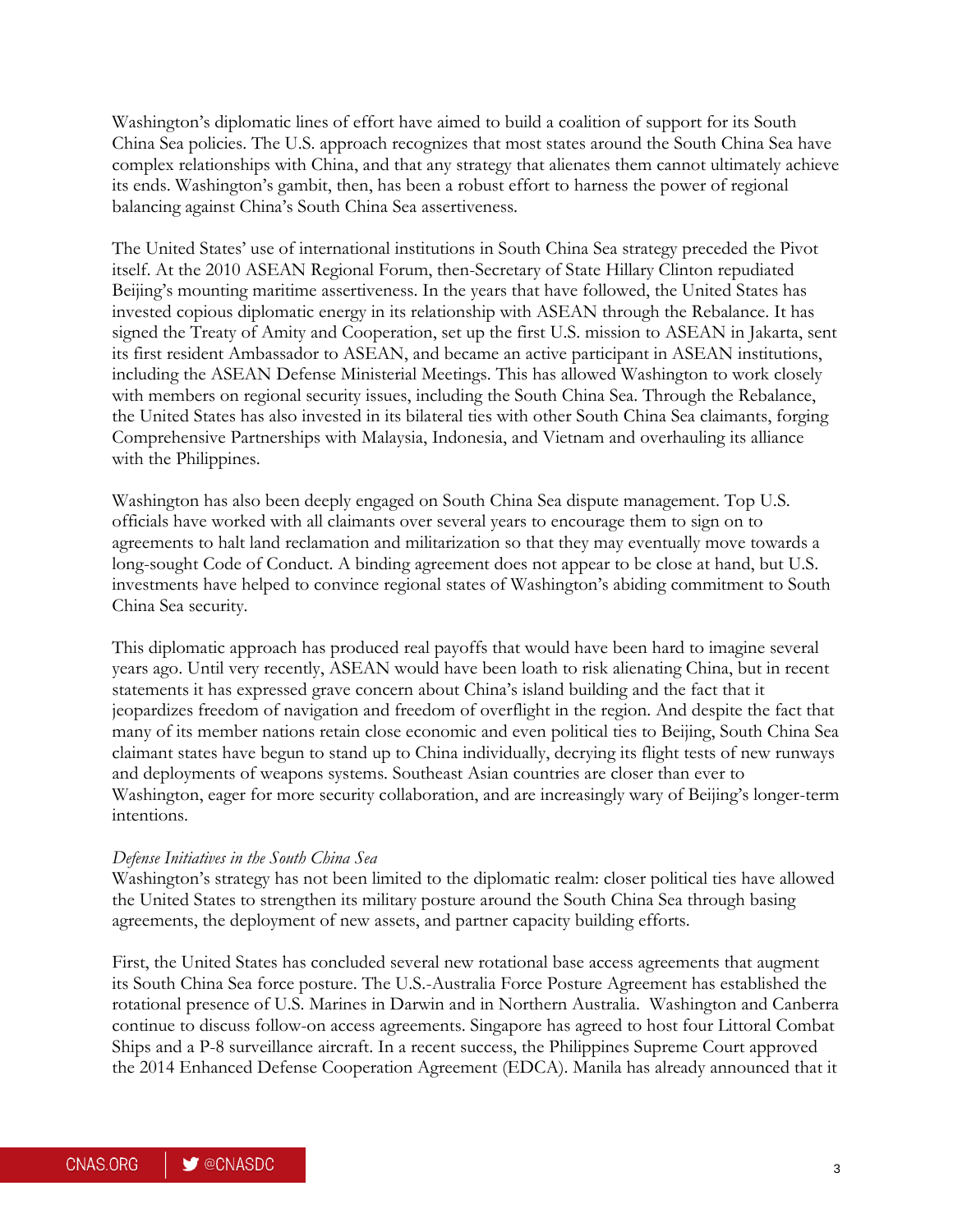will grant Washington rotational access to five bases in the Philippines, with additional sites likely to come.

These rotational access agreements meet U.S. force posture goals of geographic distribution, operational resilience, and political sustainability and more agreements may follow in the coming years. U.S. officials have signaled that they would like to discuss with Vietnam rotational access to Cam Ranh Bay, for example.

The United States has also deployed advanced assets to Asia as part of the Rebalance. This includes Virginia-class attack submarines, P-8 surveillance aircraft, F-22 and F-35 fighters, B-52 and B-2 bombers, Aegis missile defense-equipped vessels, Littoral Combat Ships, and will include the new Zumwalt stealth destroyer. Further, the United States has increased the tempo of its military exercises and broadened them to include new partners and new missions.

### *Partner Capacity Building*

The United States has also made strides in the area of security assistance. Until 2015, the PACOM Area of Responsibility received just one percent of Foreign Military Financing. The Pentagon's \$425 million Maritime Security Initiative (MSI) funds five years of partner capacity building for the Philippines, Vietnam, Indonesia, Malaysia, and Thailand. The Maritime Security Initiative is primarily focused on helping partners to build their maritime domain awareness capabilities so that they can better provide for their own security. It will also provide training and maintenance assistance to recipient countries. Just 10 months after Secretary Carter announced the initiative, the first \$50 million of funding to partners was authorized, and this amount will increase in the coming years.

#### *The Near-Term Challenge of Long-Term Strategic Investments*

The diplomatic and military components of the Rebalance in and around the South China Sea are long-dated efforts. Since 2011, the United States has made meaningful upgrades to its regional security posture, but these are nonetheless incremental in nature, and the political relationships that accompany them require constant tending. These are simultaneously great virtues and fundamental challenges for U.S. strategy.

Rotational base access is lower cost and relatively easier to secure than permanent basing, but may still take years to establish, as demonstrated by EDCA. It also likely means a relatively lighter military footprint. The United States is unlikely to station numerous major surface combatants at a base it does not own and could be asked to vacate on short notice. Washington has sent some of its newest and most sophisticated military assets to the region, but with flat defense budgets, the Budget Control Act still in place, and ship numbers in decline, these new deployments will reinforce but will not revolutionize U.S. presence.

Partner capacity building in Asia is also a valuable endeavor, but most Southeast Asian partners are beginning from a low baseline, and countries like the Philippines are unlikely to build robust coast guards and navies from nothing. The United States does not have longstanding defense ties with most MSI-designated countries and it will take time for them to learn to work together efficiently and effectively. It also remains to be seen how partners will absorb the foreign military aid they receive. Moreover, partner capacity building is designed to be a long-term initiative, and will take several years worth of financial, technological, and political investments to bear fruit.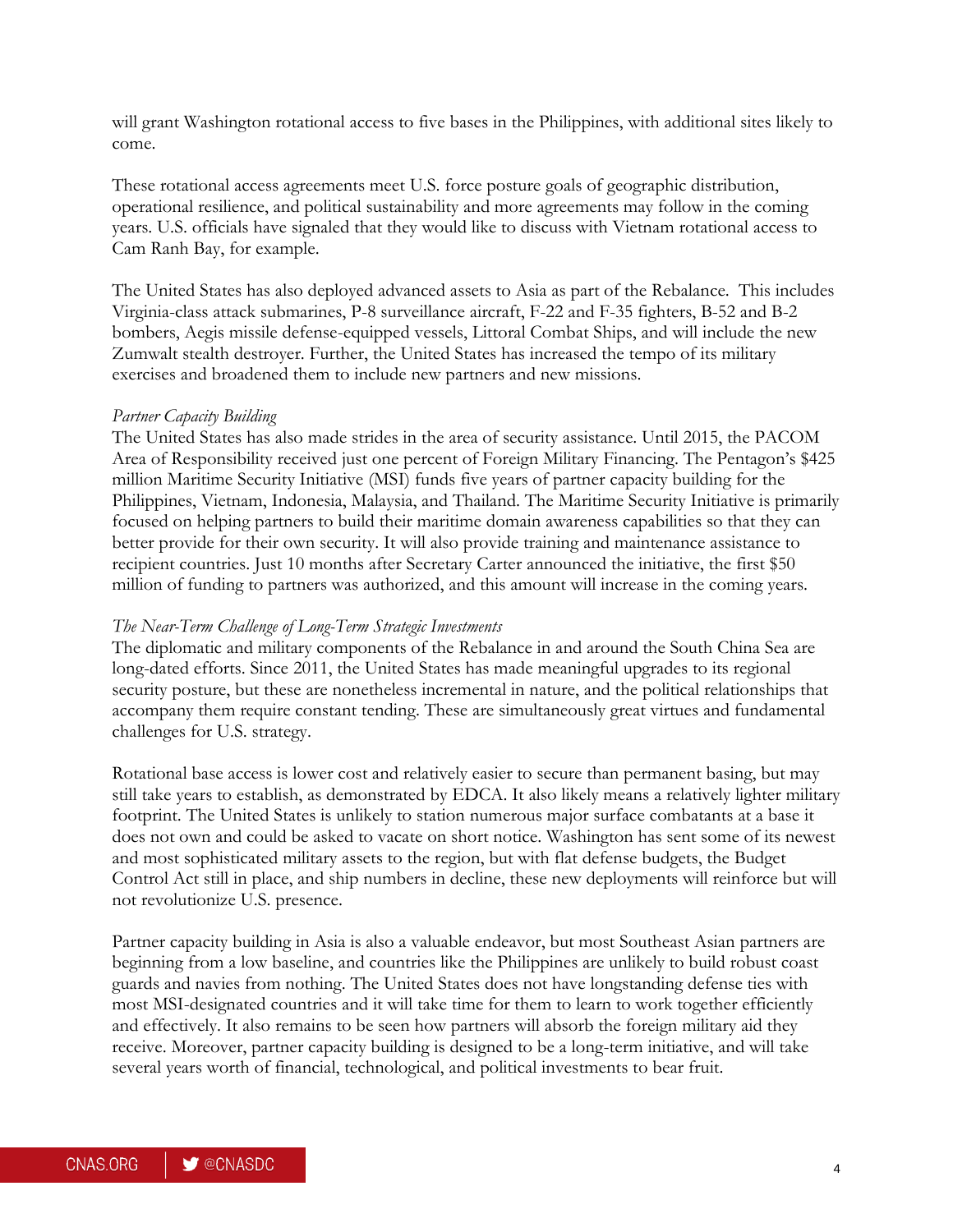In its first four years, the security component of the Rebalance has produced meaningful changes in U.S. alliances, institutional ties, force posture, deployments, and security assistance, with the promise of more to come. China's own South China Sea strategy, however, attempts to preempt and circumvent many of these advances.

#### **China's Strategy in the South China Sea**

While Washington has been investing in its longer-term strategy, China has focused on unilateral short-term changes to the military balance in the South China Sea. Beijing built 3,000 acres of new South China Sea land over a period of just 18 months, and has been paving three new runways in the Spratly Islands with breakneck speed. Despite President Xi's assurances to the contrary, China is clearly installing military and dual-use equipment on its islands, including surface-to-air missiles in the Paracel Islands and sophisticated radar in the Spratlys. More problematic than the installations themselves is the fact that China claims they are not militarily provocative at all. If Beijing believes these systems are purely defensive, however, it is safe to assume that more dangerous deployments will soon follow.

Over the last few years, China's South China Sea strategy has relied on what strategists refer to as "salami slicing" in "grey zones." Beijing has advanced its interests opportunistically and incrementally, keeping its activities below the threshold of open conflict that would provoke intervention by the United States. China has moved an oil rig into waters disputed with Vietnam, wrested the Scarborough Shoal from the Philippines, and dredged up seven artificial Spratly Islands. These activities have all provoked collective outcry but little active response because Beijing possesses several key advantages.

First, China's South China Sea approach relies on opportunism. Beijing has adopted tactics that avoid full-blown conflict and implemented them at times and places when it is unlikely to be met with serious pushback. China is also the first-mover in its efforts to shift the status quo in the South China Sea, although Chinese officials would almost certainly disagree with this characterization. Beijing chooses when it will make its next South China Sea move, and the United States and its partners are forced to react. The tempo of its activities also provide China with an advantage: unlike U.S. diplomatic or military efforts which have long time horizons, Beijing's assertiveness proceeds in shorter bursts.

These three characteristics have all been on display in the Spratly Islands, where China reclaimed new land incredibly quickly, and has then dialed up and down its building as its interests and the international environment suit. Salami-slicing has produced significant gains for Beijing, although they have come with diplomatic and reputational costs.

With its recent deployments of missiles and radar, however, China has moved beyond this grey area. Analysts have long worried that China is developing an anti-access/area denial (A2/AD) capability that aims to keep foreign powers from entering or operating in the waters close to its shores in the event of a major conflict. To implement this approach, China would need sophisticated radar to monitor the area and surface-to-air and anti-ship cruise missiles to ward off outside powers. The two surface-to-air batteries that China has recently rolled out will surely not keep the United States away,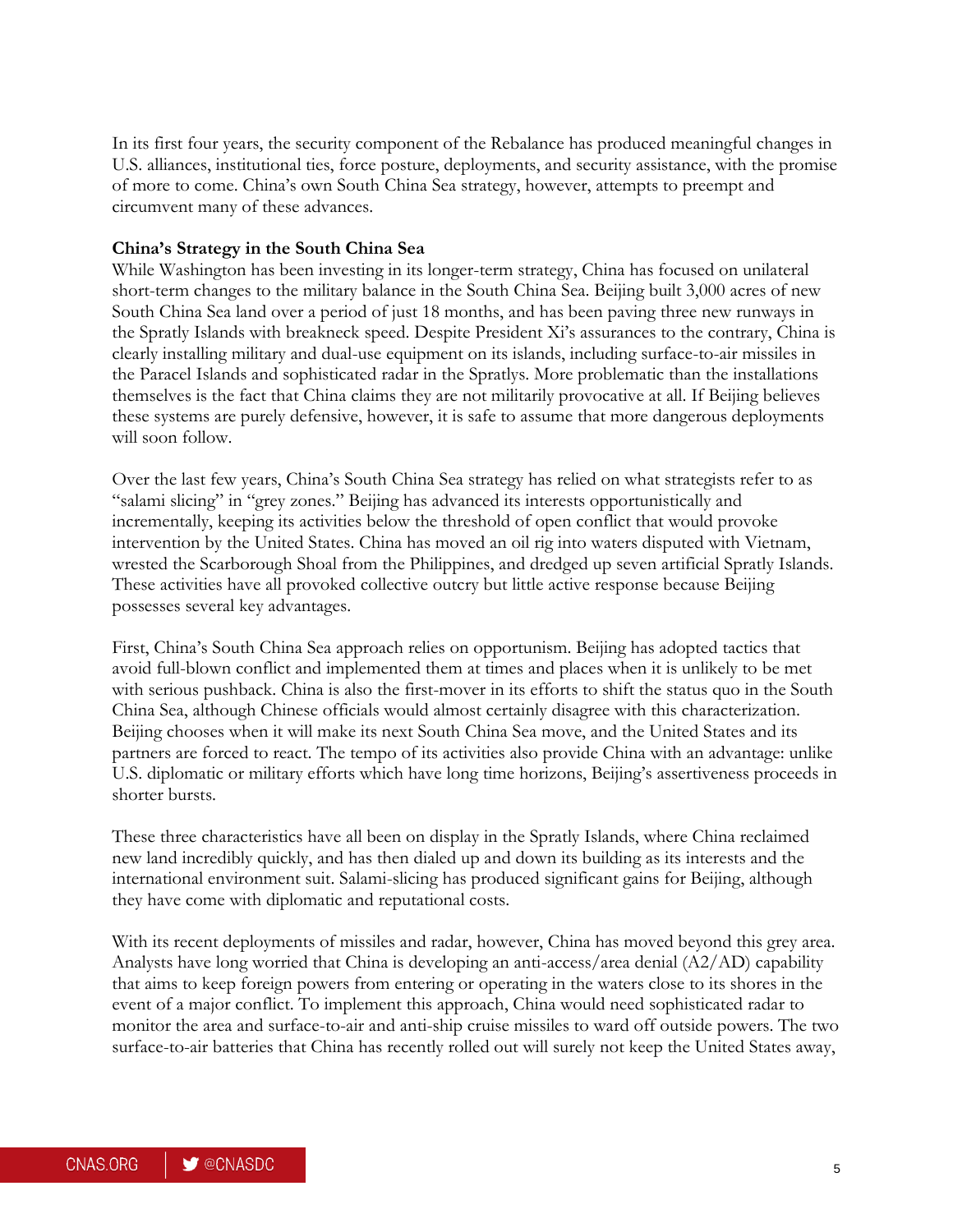but chances are good that these will not be the last, and Washington and its partners need no longer ponder China's intentions for its island outposts.

### **Recalibrating U.S. Strategy through the Rebalance**

The United States should build upon the diplomatic and military achievements of the Rebalance to close the gap between its longer-term strategy and Beijing's assertive opportunism in the South China Sea. Washington should draw upon positive regional political sentiment, strong alliances, and improved force posture to send clear signals and demonstrate presence and should aim to dissuade China from seizing new territory or coercing other claimants in the coming months. This will be particularly important following the Permanent Court of Arbitration's decision in the *Philippines vs. China* case, which is expected this spring and is likely to spark regional tensions. There are several steps that the administration and Congress can take to this effect.

*Clarify Treaty Commitment to the Philippines*. The United States' alliance with the Philippines dates back to 1951, but Washington has never clarified publicly whether or how this applies to the South China Sea. This stands in sharp contrast to Article V of the U.S.-Japan Treaty, which Washington applies to the Senkaku Islands by virtue of the fact that Japan administers them. The Senkakus have a different historical role in the U.S.-Japan alliance than any of the territories the Philippines occupies in the Spratlys. The United States can nonetheless update its declaratory policy to make clear that its vital interests will be implicated if China uses force against the Philippines in the South China Sea. The existing mutual defense treaty pledges U.S. defensive aid if Manila's "armed forces, public vessels or aircraft" are attacked. U.S. leaders do not repeat this phrase in official statements nor have they stated where this clause applies, but the time has come to remove some of this ambiguity. Washington should state that the U.S.-Philippines mutual defense treaty applies to Philippine forces operating in the South China Sea. Secretary of Defense Ashton Carter has an opportunity to do so during his upcoming visit to the Philippines.

*Coordinate Publicly on Partner Capacity Building***.** Security aid to countries like the Philippines and Vietnam may be long-dated initiatives, but the United States and like-minded countries can begin to reap some political benefits sooner. Japan and Australia are also actively investing in other regional states' capabilities and provide different forms of aid. The U.S. and its allies must ensure that this assistance is complimentary. The three countries should announce a trilateral mechanism to coordinate partner capacity building. Institutionalized cooperation will send signals of assurance to recipients, and will periodically remind China that its opportunistic assertiveness is provoking regional counterbalancing with long-lasting effects.

*FONOPS and Beyond***.** In October, the United States resumed Freedom of Navigation Operations (FONOPS) in the South China Sea, and the administration has pledged to conduct them routinely. This should be welcomed. Despite the recent publicity surrounding them, however, FONOPs are really discrete legal signals and are unlikely by themselves to change China's calculations about seizing new territory or coercing other claimants. Washington should conduct more regular presence operations to make its commitment visible, as when the John C. Stennis strike group transited the South China Sea in early March. With new rotational base access in the Philippines, it should also conduct more regular patrols in the area, share information with Japan and Australia, who conduct similar operations, and publicly announce that it is doing so.